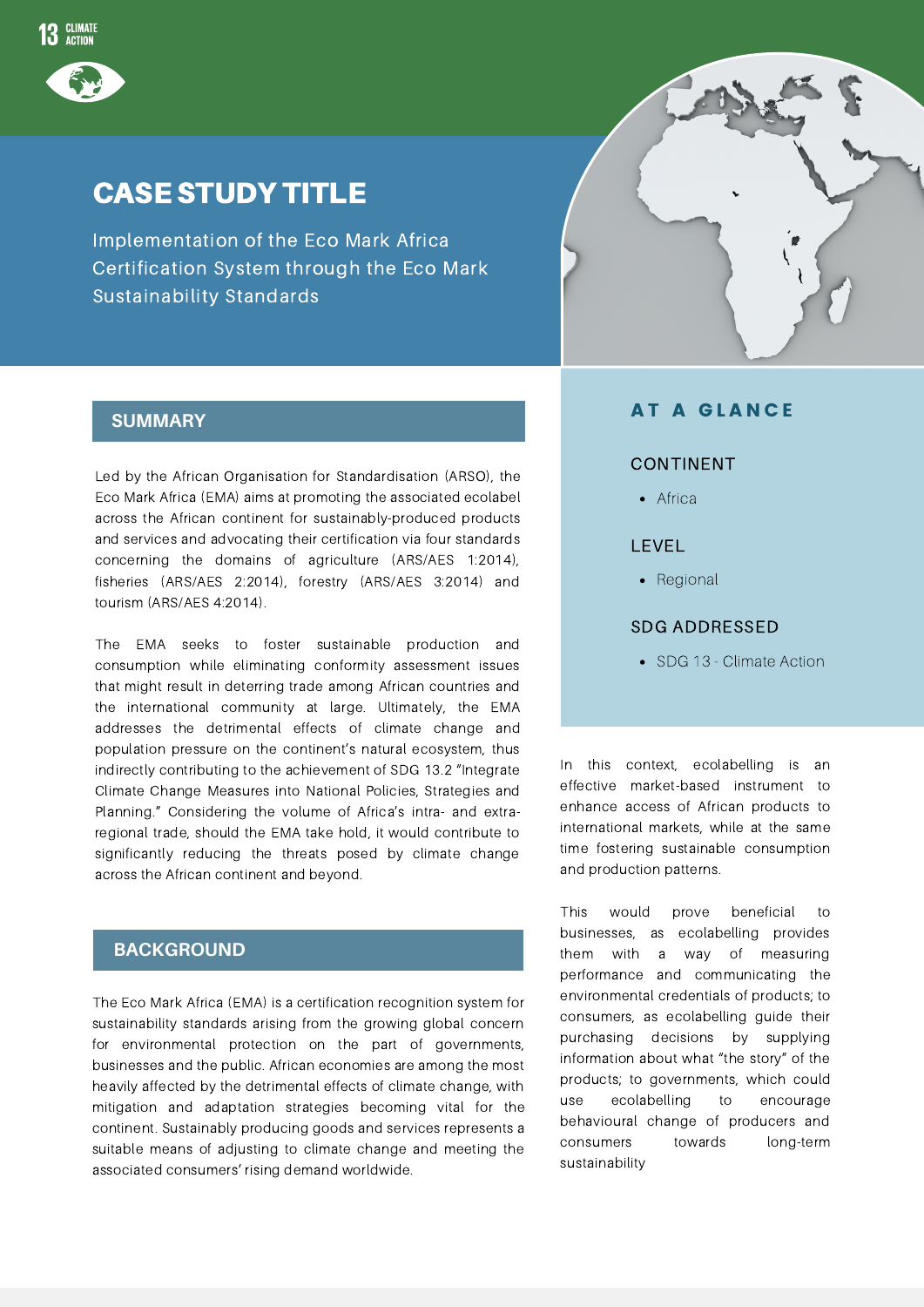

# Strategy **STRATEGY**

The EMA seeks to promote the certification of sustainably-produced goods and services through the following four standards:

• ARS/AES 1:2014 "Agriculture — Sustainability and Eco-labelling — Requirements," providing requirements for the sustainable production, processing and trading of agricultural products, including food, beverages and nonfood products; livestock and livestock products, bee products; wild-harvested products; agricultural fibre products.

• ARS/AES 2:2014 "Fisheries — Sustainability and Eco-labelling — Requirements," providing requirements for the sustainable harvesting of fish up to the point at which the fish are landed and applies to marine and inland capture fisheries only

• ARS/AES 3:2014 "Forestry — Sustainability and Eco-labelling— Requirements," providing forest owners and managers with environmental, economic, social, and cultural criteria as well as requirements that support the sustainable management of forests. It is intended for application to any forests being managed for the production of forest products and services.

• ARS/AES 4:2014 "Tourism — Sustainability and Eco-labelling — Requirements," establishing a common understanding of sustainable tourism, and specifies the minimum that any tourism management services wishing to be sustainable, should aspire to reach and promotes Eco Tourism.

## **RESULTS & IMPACT**

The EMA certification system is expected to have a beneficial impact on the following dimensions: Producers, as the EMA would stimulate market demand for environmentally sustainable goods and services, export diversification, as well as international and regional market access. Additionally, it would contribute to fostering sustainable production methods, especially with respect to climate change adaptation;

• Consumers, because the EMA would improve transparency on the origin of products as well as on environmental and social conditions of production in Africa. Furthermore, it will enhance consumer safety by providing information on the environmental, social and economic impacts of selected goods and services;

• Trade and industry, as the EMA would allow for the integration of climate-relevant criteria into companies' sustainability policies, while becoming a truly credible African brand to be incorporated into the marketing strategies of said firms;

• The African continent, since the EMA would provide the industry with the unique opportunity to tap into new sustainability supply sources in Africa and beyond, which is deemed to be a critical component to preserve, protect and improve Africa's natural environment.